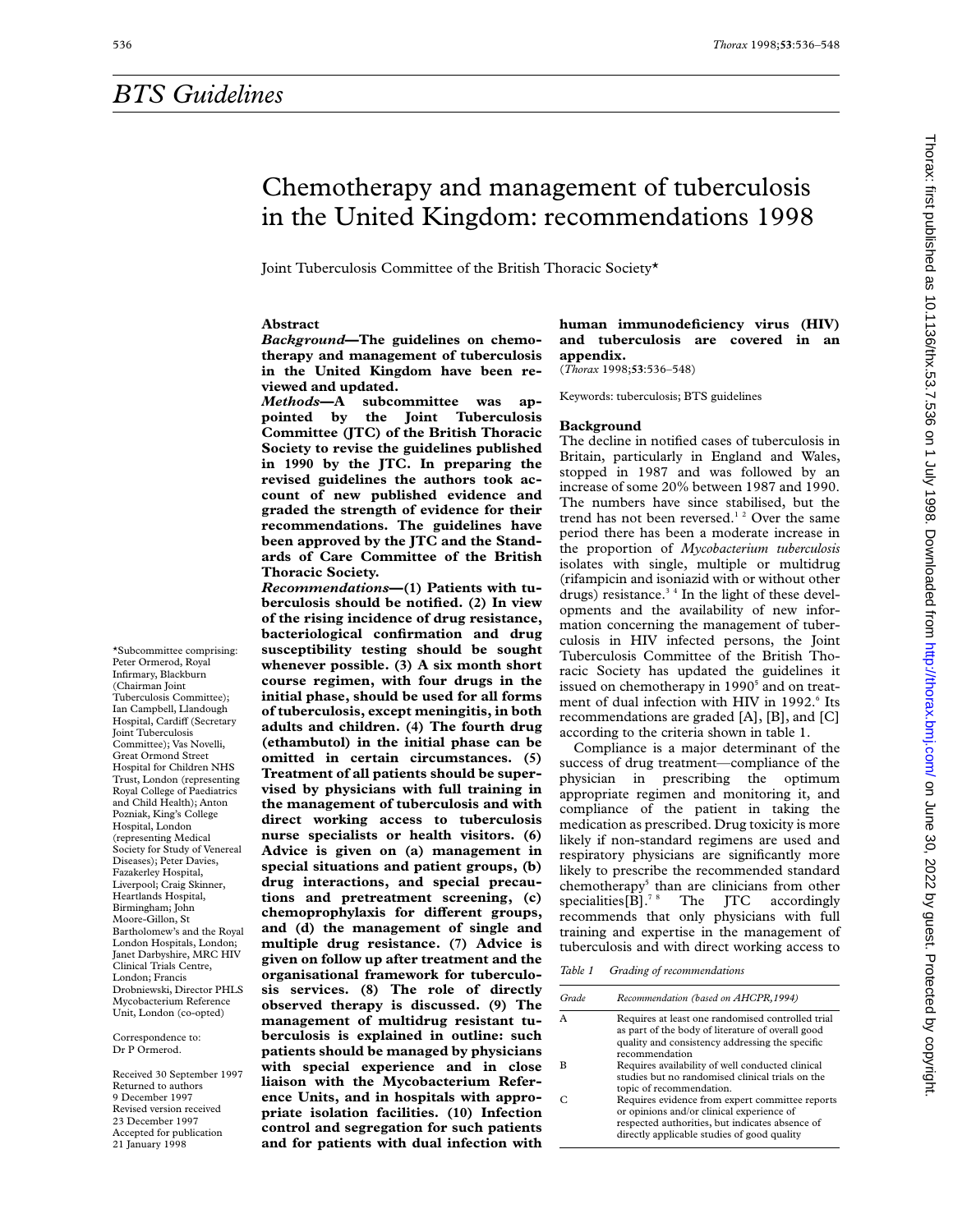*Table 2 Recommended dosages of standard antituberculosis drugs*

|              | Daily dosage         |                                 |                              | Intermittent dosage                              |                                |                                                  |
|--------------|----------------------|---------------------------------|------------------------------|--------------------------------------------------|--------------------------------|--------------------------------------------------|
|              |                      | <b>Adults</b>                   |                              |                                                  | <b>Adults</b>                  |                                                  |
| Drug         | Children             | Weight                          | Dose                         | Children                                         | Weight                         | Dose                                             |
| Isoniazid    | 5 mg/kg <sup>*</sup> |                                 | $300$ mg                     | 15 mg/kg 3 times weekly                          | $\overline{\phantom{m}}$       | 15 mg/kg 3 times weekly                          |
| Rifampicin   | $10 \text{ mg/kg}$   | $50 \text{ kg}$<br>$\geq 50$ kg | $450 \text{ mg}$<br>$600$ mg | 15 mg/kg 3 times weekly                          | $\qquad \qquad$                | 600-900 mg 3 times weekly                        |
| Pyrazinamide | $35 \text{ mg/kg}$   | < 50 kg<br>$\geq 50$ kg         | 1.5 <sub>g</sub><br>2.0 g    | 50 mg/kg 3 times weekly                          | $<$ 50 kg<br>$\geqslant 50$ kg | 2.0 g<br>2.5 g 3 times weekly                    |
|              |                      |                                 |                              | 75 mg/kg twice weekly                            | $<$ 50 kg<br>$\geqslant 50$ kg | 3.0 g<br>3.5 g twice weekly                      |
| Ethambutol** | $15 \text{ mg/kg}$   |                                 | $15 \text{ mg/kg}$           | 30 mg/kg 3 times weekly<br>45 mg/kg twice weekly |                                | 30 mg/kg 3 times weekly<br>45 mg/kg twice weekly |

\*See text.

\*\*Accurate calculation is required to reduce the risk of toxicity (see under "Special precautions").

tuberculosis nurse specialists or tuberculosis health visitors should be responsible for the treatment of adult patients with respiratory tuberculosis [B]. The drug treatment of adult non-respiratory cases should, at the very least, be managed by such a physician who would normally be the respiratory physician of the hospital or district. Children should be managed either by a paediatrician with special experience and training in tuberculosis, or by a general paediatrician in conjunction with a suitably trained physician [B].

#### **Drugs**

Controlled trials have defined a number of highly effective short course regimens in widely varying populations of patients and health services, and the basic mechanisms of action of the major antituberculosis drugs are now better understood. $9-11$  Isoniazid is the most effective bactericidal drug, but rifampicin is also important. Rifampicin and pyrazinamide are the most important sterilising drugs and are thought to act by killing different populations of semidormant organisms (persisters). Isoniazid and rifampicin are the most effective drugs at preventing the emergence of resistance to other drugs.<sup>9 12</sup> Streptomycin and ethambutol are weaker but nevertheless effective drugs.

Six month regimens including four drugs in the initial phase (rifampicin, isoniazid, pyrazinamide plus streptomycin or ethambutol) followed by rifampicin and isoniazid in the continuation phase are highly effective $13-16$  in patients with fully sensitive organisms. The need for the fourth drug (streptomycin or ethambutol) in the initial phase of chemotherapy has been questioned for such patients. Trials in Singapore<sup>17</sup> and Poland<sup>18</sup> have shown no loss of efficacy if streptomycin is omitted. The same is probably true of ethambutol which

*Table 3 Recommended drug regimens for adults and children*

| Initial phase |               | Continuation phase |               |                 |
|---------------|---------------|--------------------|---------------|-----------------|
| Drugs         | <b>Months</b> | Drugs              | <b>Months</b> | Total<br>months |
| HRZ(E)        | 2             | HR                 | 4             | 6               |
| HRZ(E)        | 2             | HR                 | 10            | 12              |
| н             | 6             |                    |               | 6               |
| HR            |               |                    |               | 3               |
| R             | 6             |                    |               | 6               |
|               |               |                    |               |                 |

 $R =$  rifampicin;  $H =$  isoniazid;  $Z =$  pyrazinamide;  $E =$  ethambutol.

(E) Ethambutol may be omitted in previously untreated white patients who are known to be HIV negative or thought likely to be on negative risk assessment and not contacts of a case of known drug resistance.

is a less potent antituberculosis drug. Several different dosing schedules for the antituberculosis drugs (daily throughout,<sup>16</sup> daily for two months followed by two or three times weekly for four months, $17$  or three times weekly from the start for six months<sup>19</sup>) have all been shown to be highly effective.

The dosages of antituberculosis drugs for daily and intermittent use are set out in table 2. All first line drugs should be given as a single daily dose. Dosages may need to be recalculated for weight gain or loss. For some of the drugs the dosages are higher for intermittent treatment than for daily use.

#### **Recommended treatment for adults** RESPIRATORY TUBERCULOSIS

A six month regimen comprising rifampicin, isoniazid, pyrazinamide, and ethambutol for the initial two months followed by rifampicin and isoniazid for a further four months is recommended as standard treatment for adult respiratory tuberculosis (including isolated pleural effusion or mediastinal lymphadenopathy), irrespective of the bacteriological status of the sputum (table 3). In cases where a positive culture for *M tuberculosis* has been obtained but susceptibility results are outstanding after two months, treatment including pyrazinamide (and ethambutol) should be continued until full susceptibility is confirmed, even if this is for longer than two months. The fourth drug (ethambutol) can be omitted in patients with a low risk of resistance to isoniazid<sup>17 18</sup>—that is, previously untreated white patients who are known to be HIV negative or thought likely to be HIV negative on risk assessment, and who are not contacts of a patient with known drug resistant organisms.3 4 Individuals who are known or suspected to be HIV positive,<sup>3</sup> who are from other ethnic groups, $3<sup>4</sup>$  or who have had previous treatment or are recent arrivals such as immigrants and refugees of any ethnic group have a significantly higher risk of resistance to isoniazid and other drugs, and should be commenced on the four drug combination unless there are very strong contraindications to the use of one of these drugs [A].

If initial pyrazinamide is not prescribed or cannot be tolerated, then the duration of treatment in adults and children should be extended to nine months and ethambutol given for the initial two months [A]. Routine daily pyridoxine is not required but should be given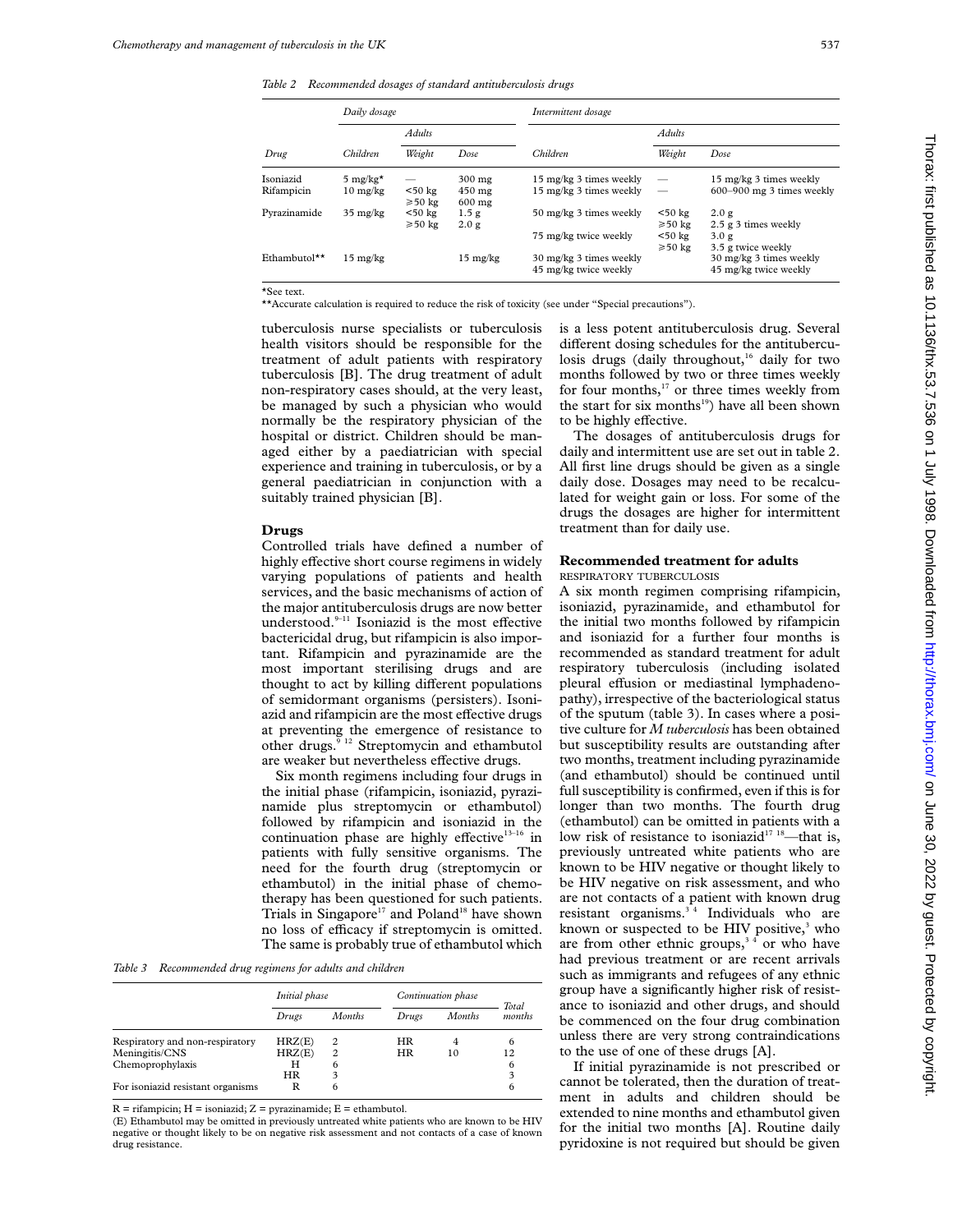to those at increased risk of peripheral neuropathy (see later).

# NON -RESPIRATORY TUBERCULOSIS

There have been fewer controlled trials in nonrespiratory tuberculosis, but the evidence suggests that nearly all forms can be treated with the six month short course regimen recommended for respiratory tuberculosis. For some forms of non-respiratory tuberculosis the duration of treatment may need to be longer than six months (see sections on meningitis and disseminated tuberculosis below).

## *Peripheral lymph nodes*

The third BTS trial showed that a six month regimen was just as effective as the nine month regimen.20 21 The six month regimen recommended for respiratory tuberculosis is therefore also recommended for lymph node disease [A]. The course of lymph node disease is variable; abscesses may form, nodes may enlarge, or new nodes may develop during or after treatment, without any evidence of bacteriological reactivation of disease. Such phenomena do not in themselves imply failure of treatment<sup>22</sup> or relapse.<sup>23</sup>

# *Bone and joints*

The spine is the commonest bony site of tuberculosis. Multicentre trials have shown that ambulatory chemotherapy is highly effective in disease of the thoracic and lumbar spine, although surgery plus chemotherapy may be required for the few patients with evidence of spinal cord compression or instability. Treatment for six months has given good results. $24-27$ The six month regimen used for respiratory tuberculosis is therefore recommended [A].

# *Pericarditis*

A six month regimen of rifampicin and isoniazid, supplemented with streptomycin and pyrazinamide for three months, has been shown to be highly effective<sup>28</sup> and the six month regimen recommended for respiratory disease should be equally effective  $[B]$ . The same trial also showed clear benefit from high dose corticosteroid treatment (60 mg/day initially, tailing over several weeks) in acute constrictive tuberculous pericarditis<sup>28</sup> and for tuberculous pericardial effusion.<sup>29</sup>

# *Meningitis*

Isoniazid, pyrazinamide, and prothionamide/ ethionamide penetrate into the cerebrospinal fluid well<sup>30</sup>; rifampicin penetrates less well. Streptomycin and ethambutol only penetrate in adequate concentrations when the meninges are inflamed in the early stage of treatment.

Intrathecal administration of streptomycin is unnecessary. There is lack of evidence from randomised trials but experience in centres treating large numbers suggests that rifampicin and isoniazid for 12 months, supplemented by pyrazinamide and a fourth drug for at least the first two months will give good results  $[C]$ .<sup>31</sup> Corticosteroids are recommended for more severe disease (stages II and III).<sup>31</sup> The fourth drug in the initial phase of treatment can be

streptomycin,<sup>31</sup> ethambutol,<sup>31</sup>or ethionamide.<sup>32</sup> Although the risk of ocular toxicity at a dosage of 15 mg/kg is very small,<sup>33</sup> ethambutol should be used with caution in unconscious patients (stage III) as visual acuity cannot be tested. If pyrazinamide is omitted or cannot be tolerated treatment will need to be prolonged to 18 months. For cerebral tuberculoma(s) without meningitis the 12 month regimen is still recommended [C].

# *Disseminated tuberculosis*

For tuberculosis in multiple sites, or miliary disease whether classical or cryptic,<sup>34</sup> the six month regimen is recommended unless there is clinical or laboratory evidence of central nervous system involvement when treatment should be as for meningitis (above) [C]. In view of the high rate of blood borne spread to the meninges in miliary tuberculosis, such cases require a lumbar puncture so that they are allocated the correct duration of treatment.

## *Other sites (including genitourinary)*

The six month regimen used in respiratory tuberculosis is recommended [C].

## **Chemotherapy for children**

In general, dosages are rounded up to facilitate the prescription of easily given volumes of syrup or appropriate strengths of tablet. Dosages may need to be re-calculated with weight gain. Supplemental pyridoxine is not necessary except for breast fed infants and malnourished children.<sup>35 36</sup> Recommended dosages for isoniazid vary considerably. The International Union against Tuberculosis and Lung Diseases  $(IVATLD)^{37}$  and the World Health Organisation (WHO)<sup>38</sup> recommend 5 mg/kg up to maximum dose of 300 mg/day. Others<sup>35 36 39-42</sup> recommend 10 mg/kg up to a maximum of 300 mg daily. Pharmacokinetic studies show that 5 mg/kg achieves serum levels 60–100 times minimum inhibitory concentration<sup>43</sup> and satisfactory clinical outcome is achieved [B].<sup>43-45</sup>

## RESPIRATORY TUBERCULOSIS INCLUDING HILAR ADENOPATHY

There is usually a history of contact with a smear positive patient. Treatment should consist of rifampicin and isoniazid for six months, supplemented by pyrazinamide for the first two months [A]. Ethambutol should also be included in the first two months if the criteria for a fourth drug recommended for adults apply to the child (see earlier). A review of the literature concluded that, for children aged five years or more, ethambutol can be recommended at a dosage of 15 mg/kg/day for routine treatment without taking any more precautions than for adults, and that for younger children ethambutol could also be used without undue fear of side effects.<sup>46</sup> The above regimen results in close to 100% cure rate in patients with fully sensitive organisms. Children with pulmonary tuberculosis are rarely infectious as cavitatory disease is very unusual.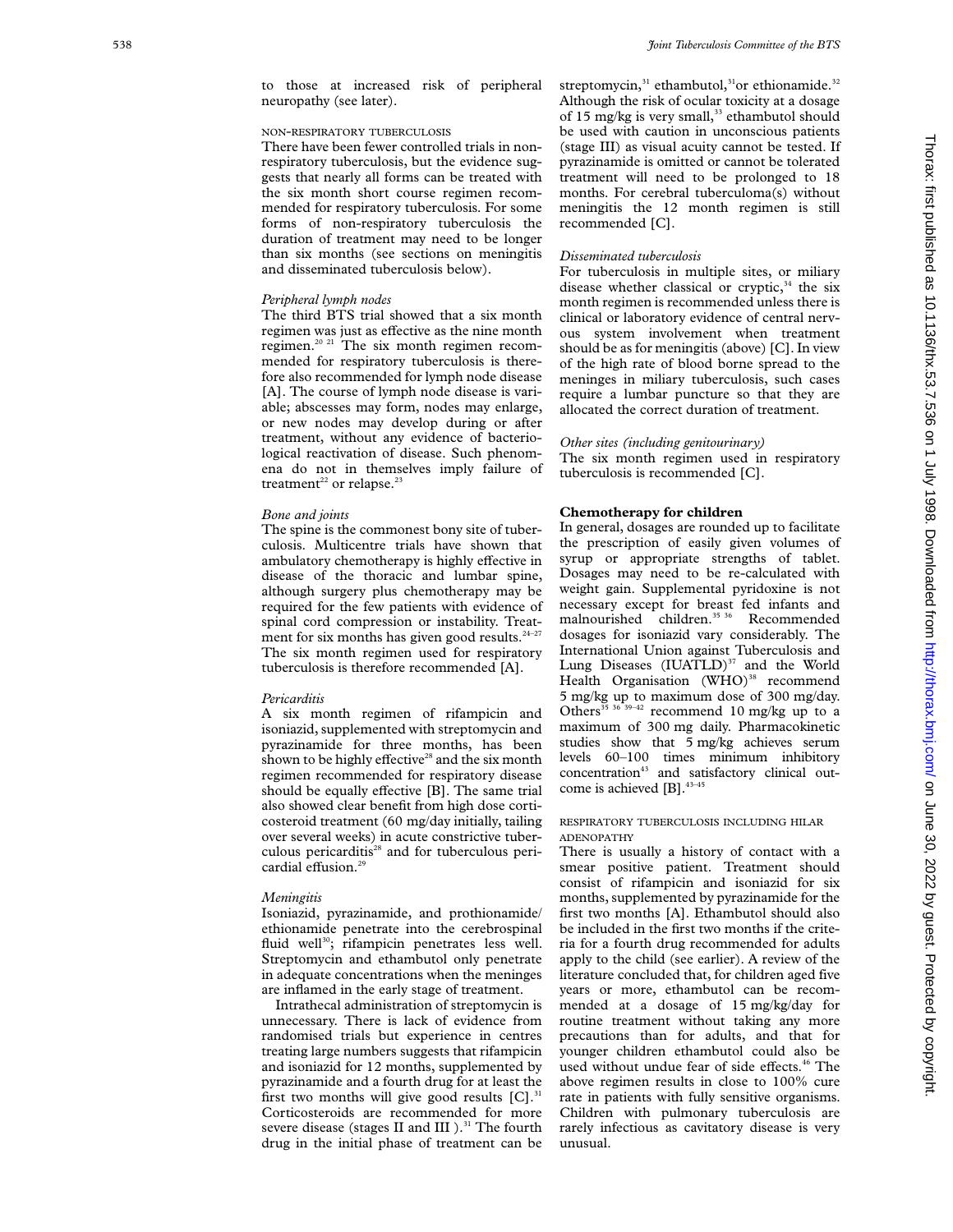## MENINGITIS

This should be treated for a minimum of 12 months with rifampicin and isoniazid, with an initial two months of pyrazinamide, as well as a fourth drug which can be either streptomycin or ethambutol [C].<sup>31 32 40-42</sup>

# OTHER EXTRAPULMONARY LESIONS/SITES

There are no controlled trials examining treatment for extrapulmonary tuberculosis in children.41 42 Present recommendations are based on trials in adults. Treatment of tuberculous adenitis, bowel disease, pericarditis, bone and joint disease, and other end organ disease should be with the standard six month regimen [C]. For disseminated and congenital tuberculosis treatment should be given for six months unless there is evidence of meningeal or other central nervous system involvement when treatment should be as for meningitis (above).

# **Special groups**

DIABETES

Although individuals with diabetes have an increased incidence of tuberculosis, and pulmonary disease is often more extensive,<sup>4</sup> standard treatment should be given. Rifampicin reduces the efficacy of sulphonyl ureas.

# LIVER DISEASE

Although rifampicin, isoniazid and pyrazinamide are all potentially hepatotoxic, the addition of pyrazinamide to regimens containing the other two drugs does not increase morbidity.13 Baseline and regular monitoring of liver function is required in patients with known chronic liver disease such as alcoholism, chronic active hepatitis, cirrhosis, and in those known to be hepatitis B or C antigen positive. In such patients surveillance should be particularly frequent in the first two months of treatment (weekly liver function tests for the first two weeks, and then at two weekly intervals).<sup>48</sup>

#### PREGNANCY

Patients should be told of the reduced effectiveness of oral contraceptives if they are prescribed regimens containing rifampicin, and be given contraceptive advice. Should pregnancy occur in patients taking rifampicin, it is not an indication for termination. Standard treatment should be given to pregnant women. None of the first line drugs has been shown to be teratogenic in humans, but ethionamide and prothionamide may be teratogenic and are best avoided. Streptomycin and other aminoglycosides should be avoided in pregnancy as they may be ototoxic to the fetus. Patients can breast feed normally while taking antituberculosis drugs [C].

#### RENAL DISEASE

Rifampicin, isoniazid, and pyrazinamide can be given in standard dosage in renal impairment. If streptomycin or ethambutol are used, reduced doses are required and serum concentrations should be monitored. Dialysis in patients with chronic renal failure affects the clearance of drugs and requires modifications of dose.<sup>4</sup>

## **CORTICOSTEROIDS**

Because of enzyme induction the maintenance dose of corticosteroid taken for other conditions should be doubled if rifampicin is used.<sup>50</sup> Corticosteroids should be given, in addition to antituberculosis treatment, for pericarditis, $28$   $2$ for stage II and III meningitis, $31 51$  and for endobronchial disease in children.<sup>52</sup> Corticosteroids may be indicated in tuberculosis affecting the ureter,<sup>53</sup> in pleural effusions,<sup>54</sup> in patients with extensive pulmonary disease,<sup>55</sup> and to suppress hypersensitivity reactions to antituberculosis drugs.<sup>55</sup>

#### UNCONSCIOUS PATIENTS

Standard chemotherapy should be given to unconscious patients. Isoniazid and rifampicin can be given as syrup, and pyrazinamide as syrup or crushed tablets, administered by nasogastric or enteral feeding tube (for dosages see table 2). Alternatively, rifampicin (Rifadin infusion) and isoniazid (Rimifon) can be administered by once daily intravenous infusion. Isoniazid can also be given by intramuscular injection. Streptomycin is given intramuscularly.

#### HIV POSITIVE PATIENTS

The classical type of tuberculosis with upper zone pulmonary disease tends to occur less commonly in those patients with a very low CD4 lymphocyte count, who are more likely to have disseminated tuberculosis. The mortality in patients with dual tuberculosis/HIV infection is higher than in HIV negative patients.<sup>56 57</sup> In HIV infected individuals there have been no controlled trials of sufficient power to detect differences in efficacy between regimens. A small clinical study suggests that standard regimens, particularly if supervised properly, are as effective in HIV positive as in HIV negative patients.58

The principles for infection control for tuberculosis in HIV infected persons, recommended since the most recent control and prevention guidelines from the  $\text{JTC}$ ,  $\text{59}$  are summarised in the Appendix.<sup>60</sup>

Patients with HIV related tuberculosis should be given the standard four drug regimen unless multidrug resistant tuberculosis is suspected. It has been recommended that antituberculosis treatment should be continued for longer in patients with HIV infection<sup>6</sup> than in those without, but there is little evidence to support this for those with fully sensitive organisms.<sup>61</sup> If cultures remain positive after three months, compliance and drug absorption need detailed assessments. Tuberculosis treatment should be under the management of an appropriately qualified specialist. (For drug resistance, particularly multidrug resistant tuberculosis, additional advice is given later on pp  $544-6$ ).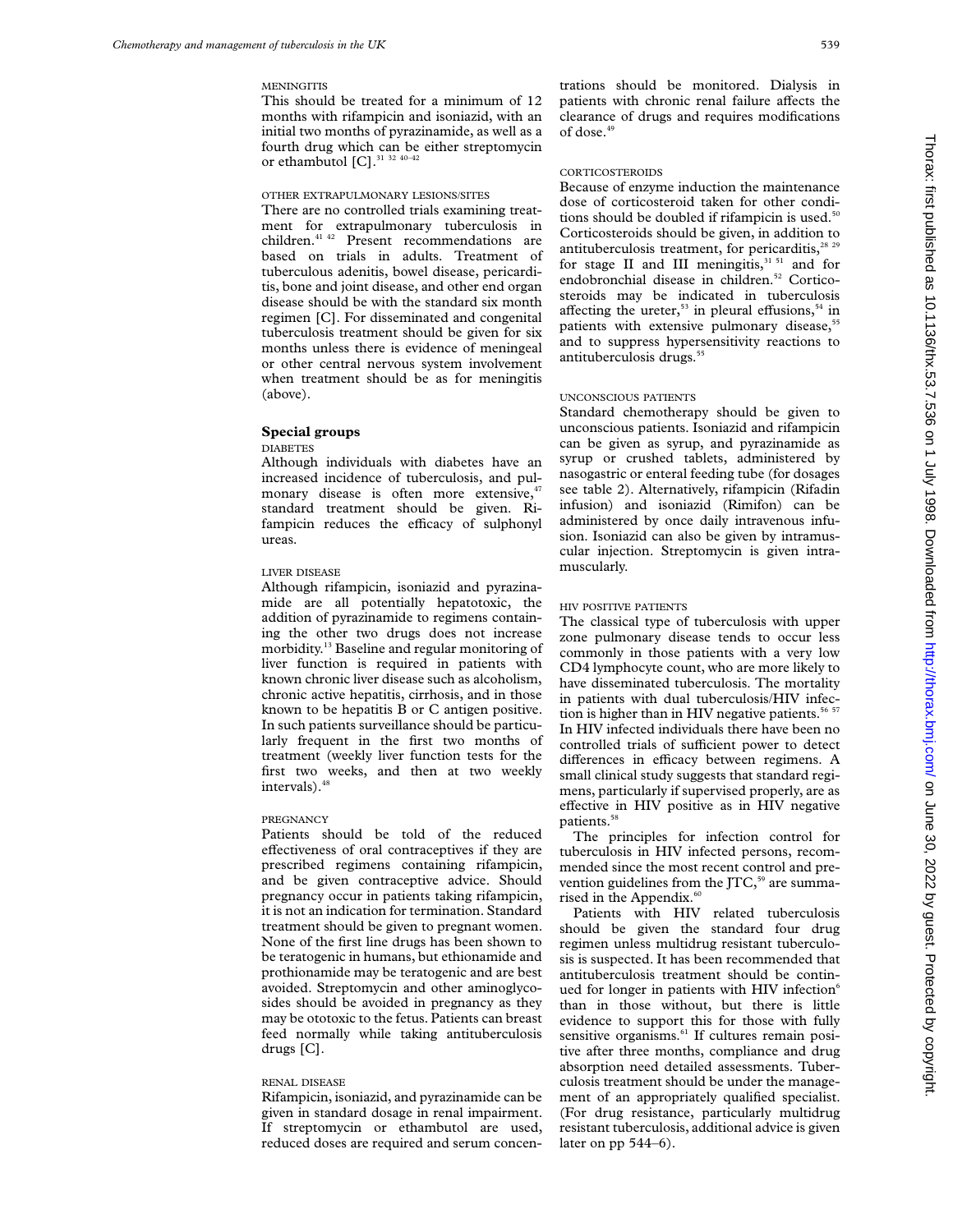*Table 4 Adverse reactions to the main antituberculosis drugs*

| Drug         | Common reactions               | <i>Uncommon reactions</i>                                                                                                              | Rare reactions                                                                                                                                                                                        |
|--------------|--------------------------------|----------------------------------------------------------------------------------------------------------------------------------------|-------------------------------------------------------------------------------------------------------------------------------------------------------------------------------------------------------|
| Isoniazid    |                                | Hepatitis<br>Cutaneous hypersensitivity<br>Peripheral neuropathy                                                                       | Giddiness<br>Convulsion<br>Optic neuritis<br>Mental symptoms<br>Haemolytic anaemia<br>Aplastic anaemia<br>Sideroblastic anaemia<br>Agranulocytosis<br>Lupoid reactions<br>Arthralgia<br>Gynaecomastia |
| Rifampicin   |                                | Hepatitis<br>Cutaneous reactions<br>Gastrointestinal reactions<br>Thrombocytopenic<br>purpura*<br>Febrile reactions<br>'Flu-syndrome'* | Shortness of breath*<br>$Short^{\star}$<br>Haemolytic anaemia*<br>Acute renal failure*                                                                                                                |
| Pyrazinamide | Anorexia<br>Nausea<br>Flushing | Hepatitis<br>Vomiting<br>Arthralgia<br>Hyperuricaemia<br>Cutaneous hypersensitivity                                                    | Gout<br>Photosensitisation                                                                                                                                                                            |
| Ethambutol   |                                | Retrobulbar neuritis<br>Arthralgia                                                                                                     | Hepatitis<br>Cutaneous hypersensitivity<br>Peripheral neuropathy                                                                                                                                      |

\*Much more common with intermittent than with daily therapy.

Modified from Chan SL, in *Clinical tuberculosis* (Davies PDO, ed), 1994, Chapman Hall, London with permission.

*Table 5 Drug interactions of the main antituberculosis drugs*

| Drug         | Level<br>increased by       | Level<br>decreased by | Increases level of                                 | Decreases level of  |
|--------------|-----------------------------|-----------------------|----------------------------------------------------|---------------------|
| Isoniazid    | Prednisolone<br>Ethionamide |                       | Phenytoin<br>Carbamezepine<br>Warfarin<br>Diazepam | Enflurane<br>Azoles |
| Pyrazinamide |                             |                       | Probenecid                                         |                     |
| Ethambutol   |                             | $Al(OH)_{3}$          |                                                    |                     |
| Rifampicin   |                             | <b>PAS</b>            |                                                    | Warfarin            |
|              |                             | Ketoconazole          |                                                    | Other azoles        |
|              |                             |                       |                                                    | Sulphonylureas      |
|              |                             |                       |                                                    | Oral contraceptives |
|              |                             |                       |                                                    | Glucocorticoids     |
|              |                             |                       |                                                    | Phenytoin           |
|              |                             |                       |                                                    | Diazepam            |
|              |                             |                       |                                                    | Theophyllines       |
|              |                             |                       |                                                    | Vitamin D           |
|              |                             |                       |                                                    | Digitoxin           |
|              |                             |                       |                                                    | Methadone           |
|              |                             |                       |                                                    | Protease inhibitors |
|              |                             |                       |                                                    | Cyclosporin         |

Modified from Winstanley PA, in *Clinical tuberculosis* (Davies PDO, ed), 1994, Chapman Hall, London with permission.

## NON-COMPLIANT PATIENTS

Vagrants, alcoholics, and patients who are mentally ill are unlikely to comply with self medication. These, and others found to be non-compliant, are best treated with fully supervised regimens (see below under directly observed therapy).

# **Role of directly observed therapy (DOT)**

One way to help ensure patient compliance is directly observed therapy (DOT) where the ingestion of every drug dose is witnessed. There have been no randomised controlled studies of DOT, but cohort studies with historical controls receiving self-administered therapy have shown improved cure rates from DOT in a number of countries $62-64$  and reductions in the rate of tuberculosis, drug resistance, and relapses in a number of areas in the USA at a time when national rates were

rising.62 The United States Centers for Disease Control recommends that DOT be considered for all patients, but that if more than 90% of the patients in an area are completing selfadministered treatment, selective DOT (in unreliable patients) is an alternative [B].<sup>65</sup> In practice, some 15% of patients in the USA receive DOT, and recent decision analyses suggest that both selective and universal DOT policies are cost effective when compared with conventional therapy.66–68

In the UK, where tuberculosis is (or should be) treated by experienced physicians working closely with tuberculosis health visitors or nurses, DOT is recommended for patients who are unlikely to comply. These include patients who are homeless, alcoholic or drug abusers, drifters, seriously mentally ill, patients with multiple drug resistances, and for those with a history of non-compliance with antituberculosis medication, either in the past or documented during treatment monitoring [C].<sup>69</sup> DOT should also be considered for new immigrants/refugees.

A hospital based DOT clinic, meeting patients' medical and social needs, was superior to a residence based or homeless shelter based programme in a depressed inner city population in New York which included many patients at risk of non-compliance.<sup>70</sup> The elements of a successful programme include accessible clinics, good staff/patient relations, free drugs, and skilled nurses. These features are already present in chest clinics so that clinic based DOT may be most appropriate for the UK.<sup>71</sup> In registered methadone users with tuberculosis, medication can be given by the community pharmacist or clinic staff supervising the supply and consumption of methadone.72 In such patients the dose of methadone may need to be temporarily increased because rifampicin increases methadone clearance.73 One possible means of DOT would be to ask a responsible person to be a "medication monitor", an approach which relies on a strong family or community structure. $74$ 

DOT can be daily but an intermittent regimen is often more convenient (table 2). A regimen of rifampicin, isoniazid and pyrazinamide, with either streptomycin or ethambutol, three times weekly for two months, followed by rifampicin and isoniazid three times weekly for a further four months is recommended for those with sensitive organisms [A]. An adequately resourced local structure for the provision of selective DOT should be in place in all districts [C].

There may occasionally be conflict between civil liberty and public health. Whilst compulsory admission and detention is possible under Sections 37 and 38 of the Public Health Act (but only for infectious tuberculosis of the respiratory tract), compulsory treatment is not allowed so that a collaborative rather than a coercive approach is indicated, with compulsory admission only being sought in extreme circumstances in order to safeguard the public health.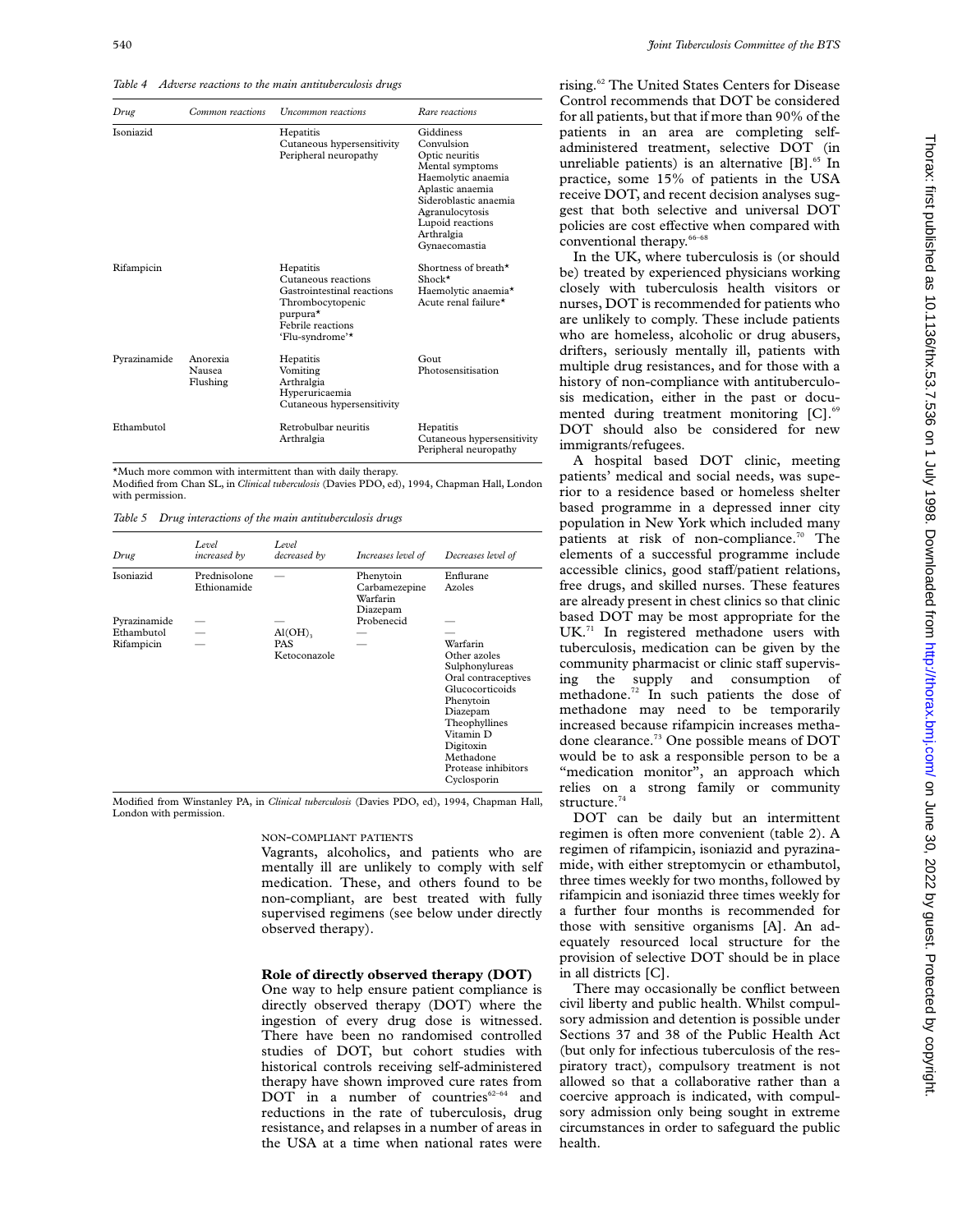## **Adverse reactions and interactions**

All antituberculosis drugs may cause adverse reactions. Reactions occurred in 10% of patients treated for pulmonary and lymph node tuberculosis in 1993<sup>78</sup> with a substantial proportion of them requiring modification of drug therapy. Reactions were significantly more common in those not receiving standard chemotherapy.5 The most important adverse reactions are set out in table 4 and interactions in table 5 (for full details of all possible adverse reactions and interactions the appropriate summary of product characteristics should be consulted).

Peripheral neuropathy from isoniazid is preventable by pyridoxine 10 mg daily, but this is advised only for those at increased risk of neuropathy—for example, diabetics, alcoholic or HIV positive patients and those with chronic renal failure or malnutrition.

Shock, acute renal failure, and thrombocytopenic purpura may occur rarely with rifampicin, usually with intermittent treatment; if so withdraw the drug and *do not reintroduce*. The corticosteroid dose should be doubled $50$ for patients on maintenance corticosteroids who are starting on rifampicin.

Reactions to antituberculosis drugs are more common in HIV positive individuals $61$  in whom life threatening adverse events occur occasionally with any antimycobacterial regimen, but especially with thiacetazone. Rifampicin and isoniazid can interact with azole antifungal drugs, reducing serum concentrations of fluconazole and itraconazole to suboptimal levels.75–77 Ketoconazole can inhibit rifampicin absorption if taken at the same time, possibly leading to failure of antituberculosis treatment.<sup>75</sup>

Many HIV positive patients are now started on combination anti-HIV drugs including protease inhibitors. Protease inhibitors are metabolised by the CYP 3A P450 enzyme, an enzyme induced by rifampicin. Patients treated for tuberculosis may therefore experience a significant but variable decrease even to undetectable levels of protease inhibitor drugs.<sup>77 78</sup> Patients who are on protease inhibitors or in whom they are being considered have three main options<sup>79</sup>: (1) to discontinue the protease inhibitor and use alternative antiretroviral drugs until the tuberculosis has been treated; (2) to omit rifampicin from the regimen and extend treatment to  $18$  months<sup>79</sup>; and (3) to use indinavir as the protease inhibitor and substitute rifabutin (in a reduced dosage) for rifampicin. Although rifabutin has been shown to be effective in some small studies of treatment of tuberculosis,<sup>80 81</sup> we recommend that the first option be pursued whenever possible [C].

#### **Special precautions and pretreatment screening**

(1) Because of the possible (but rare) toxic effects of ethambutol on the eye, it is recommended that visual acuity should be tested by Snellen chart<sup>33</sup> before it is first prescribed. The drug should only be used in patients who have reasonable visual acuity and who are able to appreciate and report visual

symptoms or changes in vision. The notes should record that the patient has been told to stop the drug *immediately* if such symptoms occur, and to report to the physician. The general practitioner should also be informed of this. In small children and in those with language difficulties ethambutol should be used where appropriate, with the above advice given to parents or other family members.

(2) Renal function should be checked before treatment with either streptomycin or ethambutol. If possible these drugs should be avoided in renal failure, but if they are used serum drug concentrations should be monitored and substantially reduced dosages given unless dialysis is used.

(3) Liver function should be checked before treatment for clinical cases. Detailed advice on the monitoring of liver function and management of hepatotoxicity has recently been published<sup>48</sup> which can be summarised as follows:

- Patients and general practitioners should be informed of possible side effects and indications for stopping medication and seeking advice.
- Regular monitoring of liver function, weekly for two weeks then two weekly for the first two months, is required for patients with known chronic liver disease.
- + Regular monitoring of liver function is not required for those with no evidence of pre-existing liver disease and normal pretreatment liver function. Liver function should be repeated (and treatment stopped) if fever, malaise, vomiting, jaundice, or unexplained deterioration occur.
- Virological tests to exclude coexistent viral hepatitis should be considered.
- + Modest elevations of hepatic transaminases (ALT/AST) are not uncommon in the pretreatment liver functions tests of tuberculosis patients.
- If the AST/ALT are two or more times normal, liver function should be monitored weekly for two weeks, then two weekly until normal.
- If the AST/ALT is under two times normal, liver function should be repeated at two weeks. If transaminase levels have fallen, further repeat tests are only required for symptoms. If the repeat test shows an AST/ ALT level above twice normal, management should be as above.
- If the AST/ALT level rises to five times normal or the bilirubin level rises, rifampicin, isoniazid and pyrazinamide should be stopped.
- If the patient is not unwell and the form of tuberculosis is non-infectious, no treatment needs to be given until liver function returns to normal.
- If the patient is unwell or the sputum smear positive within two weeks of commencing treatment, some form of drug treatment, preferably as an inpatient, needs to be given until liver function is normal. Streptomycin and ethambutol with appropriate checks should be used unless clinically contraindicated or drug resistance is known/suspected.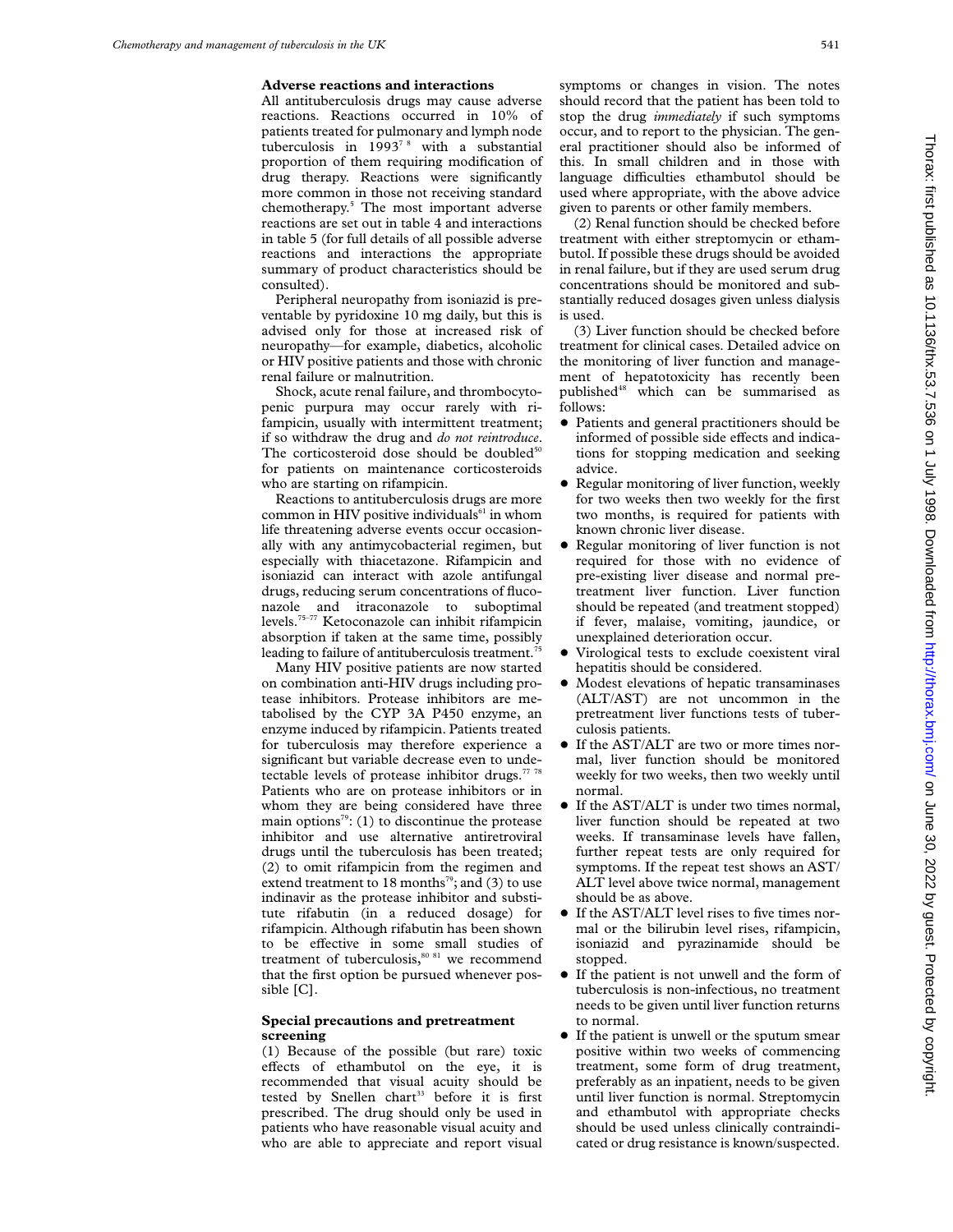If other reserve drugs are used, any potential hepatotoxicity should be considered.

- Once liver function is normal challenge dosages of the original drugs can be reintroduced sequentially in the order: isoniazid, rifampicin, pyrazinamide with daily monitoring of the patient's clinical condition and liver function. Isoniazid should be introduced initially at 50 mg/day, increasing sequentially to 300 mg/day after 2–3 days if no reaction occurs, and then continued. After a further 2–3 days without reaction rifampicin at a dose of 75 mg/day can be added, increasing to 300 mg after 2–3 days, and then to  $450 \text{ mg}$  ( $50 \text{ kg}$ ) or  $600 \text{ mg}$  $(\geq 50 \text{ kg})$  as appropriate for the patient's weight after a further 2–3 days without reaction, and then continued. Finally, pyrazinamide is added at 250 mg/day, increasing to 1.0 g after 2–3 days and then to 1.5 g  $(<50 kg$  or 2 g ( $\geq 50 kg$ ).
- If there is no further reaction standard chemotherapy can be continued and any alternative drugs introduced temporarily can then be withdrawn.
- If there is a further reaction the offending drug should be excluded and a suitable alternative regimen used. Such an alternative regimen should be on the advice of, and under the supervision of, a fully trained physician. If pyrazinamide is found to be the offending drug, treatment will need to be continued for nine months with rifampicin and isoniazid, supplemented with ethambutol for the initial two months.
- + Occasionally the choice of drugs is so limited—for example, by drug resistant organisms—that if reactions occur, desensitisation and reintroduction of the offending drug may be necessary, using conventional protocols.82 83 To avoid the emergence of drug resistance during densensitisation the procedure must be carried out under the cover of two other antituberculosis drugs.

#### **Combined drug preparations**

Some combined drug preparations are available. Rifinah (Hoechst Marion Roussel) and Rimactazid (Novartis) combine isoniazid and rifampicin, and Rifater (Hoechst Marion Roussel) combines isoniazid, rifampicin and pyrazinamide. These rifampicin-containing preparations provide a useful means of checking compliance as the urine can be assessed visually or checked in the laboratory for orange/pink colouration. The bioavailability of drugs from such combination tablets is similar to that from the same doses of drugs given<br>individually<sup>84</sup> and clinical results are and clinical results are satisfactory. $85$  The dosages of isoniazid, rifampicin and pyrazinamide in some studies of combined preparations $84 85$  have varied slightly from the dosages in the currently available Rifater in the UK (50 mg isoniazid, 120 mg rifampicin, and 300 mg pyrazinamide per tablet). These minor variations are not thought to be clinically important in combined preparations of proven bioavailability. Care must be taken in the writing and dispensing of prescriptions because of the similarity in the names of rifampicin, Rifinah, Rimactazid, Rifadin, Rimifon, and Rifater. For patients on daily therapy combination tablets should be used whenever possible to aid compliance and to help prevent accidental monotherapy, thereby helping prevent the emergence of drug resistance [C].

# **Chemotherapy for tuberculous infection (chemoprophylaxis)**

It is important to differentiate between infection and disease. In tuberculous infection the tuberculin skin test is positive, the chest radiograph is normal, and the patient asymptomatic. In tuberculous disease the skin test is usually positive and there are clinical signs and symptoms or radiographic changes present.<sup>35</sup> Asymptomatic, tuberculin positive patients with normal chest radiographs (infection) are usually treated (chemoprophylaxis) with either one drug for six months or, alternatively, with two drugs for three months.<sup>5 41</sup> Infection, in contrast to disease, implies the presence of small numbers of tubercle bacilli in the body.41 The administration of one or two antituberculosis drugs for a shorter period of time than for disease (chemoprophylaxis) is likely to kill these organisms, preventing possible progression to disease at a later date. Many studies have shown that chemoprophylaxis with isoniazid for 12 months is highly effective<sup>86</sup> and that six months is probably as effective  $[A]$ .<sup>87</sup>

Regimens of rifampicin and isoniazid lasting only three months have been used in clinical practice in some areas of the United Kingdom with good effect and no increased adverse reactions,<sup>88</sup> and have been shown to be as good as six months of treatment with isoniazid in a randomised controlled trial in Hong Kong [B].89 In contacts of an isoniazid resistant patient, rifampicin for six months has been shown to be effective. $90$ 

#### CHILDREN (UNDER 16): FOUND AT NEW IMMIGRANT OR CONTACT SCREENING

Chemoprophylaxis is recommended if, in the presence of a normal chest radiograph, the Heaf test is positive (grades 2–4) in a child without previous BCG vaccination, and should be considered if the test is strongly positive (grade 3–4) in a child who has had BCG vaccination.<sup>57</sup> The equivalent Mantoux positive levels (Mantoux done with 10 TU; 0.1 ml of 100 TU/ml i.e. 1:1000)) are 5–14 mm induration (Heaf 2) and >15 mm induration (Heaf 3-4), respectively. $91$  If the chest radiograph proves abnormal, standard chemotherapy should be given and the child's disease notified.

Recommended chemoprophylaxis: either isoniazid alone for six months or rifampicin and isoniazid for three months [B].

## TUBERCULIN POSITIVE CHILDREN IDENTIFIED IN THE BCG SCHOOLS PROGRAMME

Tuberculin testing is not necessary in those with a definite BCG scar.<sup>59</sup> No action is required for those with Heaf grade 2 positive.<sup>92</sup> Children with Heaf grades 3 and 4 should be referred for clinical and radiographic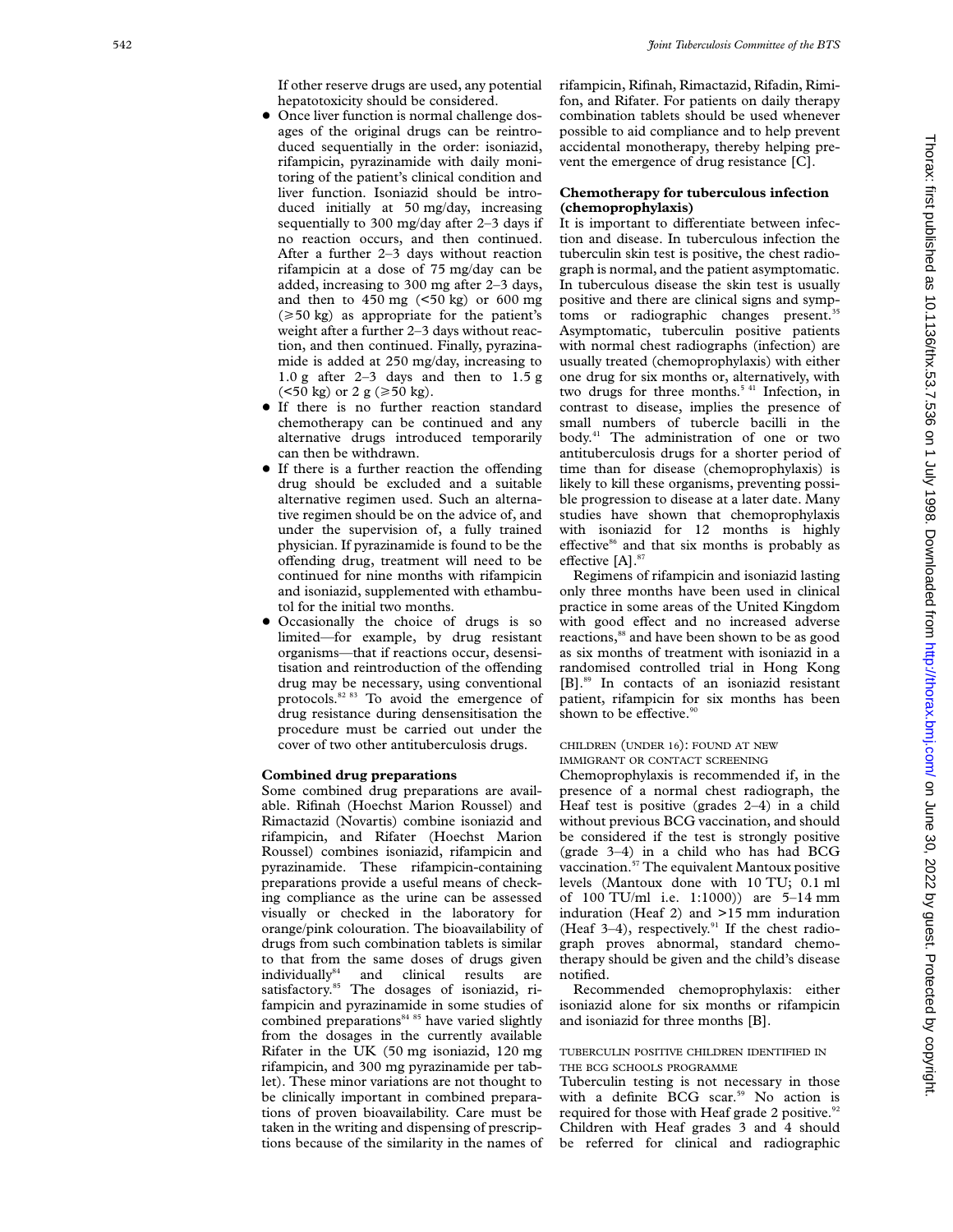examination. If these are normal, chemoprophylaxis is recommended for those with a history of contact with infectious tuberculosis or residence in a high prevalence country (annual prevalence >40/100 000) within the previous two years, and should be considered for others in high risk groups.<sup>59</sup>

# CHILDREN AGED UNDER 2 YEARS IN CLOSE CONTACT WITH SMEAR POSITIVE PULMONARY TUBERCULOSIS

# *Those without prior BCG vaccination*

Such children should be placed on chemoprophylaxis irrespective of the initial tuberculin test result. If the initial tuberculin test is negative (grade 0–1) this should be repeated at six weeks and, if negative, together with a normal chest radiograph, chemoprophylaxis can be stopped and BCG vaccination given. If the repeat tuberculin test has become positive (Heaf grade 2–4) then full chemoprophylaxis should be given. If the initial tuberculin test is positive (Heaf 2–4) full chemoprophylaxis should be given. If the chest radiograph is abnormal, then standard chemotherapy is indicated.

#### *Those with prior BCG vaccination*

If the initial tuberculin test is strongly positive (Heaf 3–4) then full chemoprophylaxis should be given. If the initial tuberculin test (Heaf 0–2) is consistent with the BCG history, confirmed by characteristic scar or vaccination record, this should be repeated at six weeks. If it has become positive (Heaf 3–4) full chemoprophylaxis should be given if the chest radiograph is normal, or full chemotherapy if the chest radiograph is abnormal. If there is no change in the reaction to the repeat tuberculin test and the chest radiograph is normal, no further action is required.

#### NEONATES

Newborn babies of mothers with sputum smear positive pulmonary tuberculosis should be given isoniazid chemoprophylaxis for three months, and then tuberculin (Heaf or Mantoux) tested. If this is negative, and provided that the mother is no longer infectious, chemoprophylaxis can be stopped and BCG vaccination given. If the tuberculin test is positive without evidence of disease, then isoniazid should be continued to a total of six months. If there is evidence of disease—that is, clinical signs or an abnormal chest radiograph—full chemotherapy should be given.

#### ADULTS

Those in whom recent tuberculin conversion has been documented should receive chemoprophylaxis, using the same regimens as above.59 Chemoprophylaxis should also be considered for young adults aged 16–34 years who are Heaf grade 3–4 positive without BCG history and found at new immigrant screening.<sup>59</sup>

#### HIV POSITIVE INDIVIDUALS

The identification of individuals at high risk of developing tuberculosis is complicated in HIV

infection by the loss of response to tuberculin skin test. Also the diagnosis of active tuberculosis is complicated by atypical radiological changes. Although there is a consensus from the WHO and IUATLD that individuals with dual tuberculosis/HIV infection should be given preventive therapy,<sup>93</sup> data from clinical trials are limited. Trials examining this policy from developing countries which show short term benefit also highlight the logistical difficulties of implementing such a policy.<sup>94 95</sup> A recently published study from the USA<sup>96</sup> did not support isoniazid prophylaxis in HIV infected high risk patients with anergy unless they had been exposed to active tuberculosis. Increasing rates of drug resistance and the occurrence of multidrug resistant tuberculosis in HIV infected individuals has been reported mainly in the USA.<sup>97</sup> In the light of the difficulties of differentiating disease from infection, widespread single drug prophylaxis carries an increased risk of the development of drug resistance. Close clinical monitoring rather than chemoprophylaxis is therefore recommended until more data are available [B]. However, if there is a history of recent contact with a smear positive index patient, assessment for clinical disease should be carried out and, if no disease found, chemoprophylaxis given with indefinite follow up.

The previous guidelines<sup>6</sup> suggested that HIV positive patients who successfully complete a course of antituberculous chemotherapy might take prolonged, perhaps lifelong, preventive therapy—for example, with isoniazid alone—in order to prevent relapse or reinfection.<sup>6</sup> No data have so far emerged to support such a policy in the UK and, in view of the concerns over single drug prophylaxis in HIV positive persons, routine isoniazid prophylaxis after the cessation of short course chemotherapy is therefore no longer recommended [C].

CHEMOPROPHYLAXIS FOR MULTIDRUG RESISTANT TUBERCULOSIS

This is described later under "Multidrug resistant tuberculosis".

## **Clinical management of tuberculosis**

The minimum requirements are described here.

# **NOTIFICATION**

All cases must be notified as this is a statutory requirement $34$  and initiates contact tracing if appropriate  $[A].$ <sup>59</sup>

#### TREATMENT

Because of the rising incidence of drug resistant tuberculosis, it is vital to confirm the diagnosis bacteriologically whenever possible and to obtain drug susceptibilities.<sup>34</sup> In those with respiratory disease unable to produce sputum this may involve bronchoscopy and bronchial washings or lavage, or gastric lavage in children, and biopsy specimens from extrapulmonary sites for culture as well as histological examination. Specimens for microbiological culture *must not* be placed in formalin or similar agents.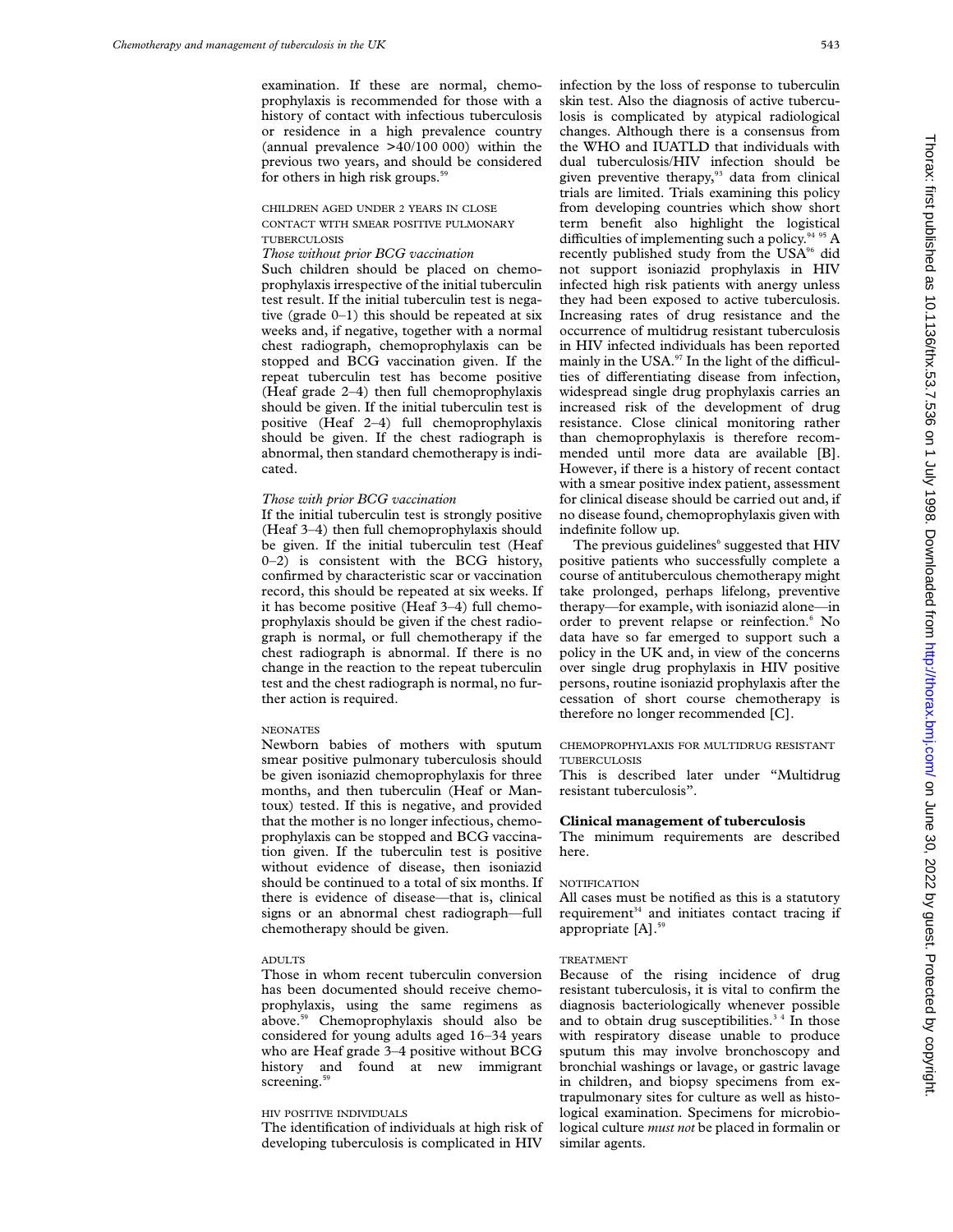*Table 6* Reserve drugs: dosages and side effects

| Drug (once daily)                                    | Children                                 | <b>Adults</b>                                                                                   | Main side effects                                                                                                         |
|------------------------------------------------------|------------------------------------------|-------------------------------------------------------------------------------------------------|---------------------------------------------------------------------------------------------------------------------------|
| Streptomycin<br>Amikacin<br>Capreomycin<br>Kanamycin | $15 \text{ mg/kg}$<br>$15 \text{ mg/kg}$ | 15 mg/kg (max dose 1 g daily)<br>$15 \text{ mg/kg}$<br>$15 \text{ mg/kg}$<br>$15 \text{ mg/kg}$ | Tinnitus, ataxia, vertigo, renal impairment<br>As for streptomycin<br>As for streptomycin<br>As for streptomycin          |
| Ethionamide or prothionamide                         | $15-20$ mg/kg                            | $<$ 50 kg, 375 mg bd<br>$\geq 50$ kg, 500 mg bd                                                 | Gastrointestinal; hepatitis; avoid in pregnancy                                                                           |
| Cycloserine                                          |                                          | 250-500 mg bd                                                                                   | Depression: fits                                                                                                          |
| Ofloxacin<br>Ciprofloxacin                           |                                          | $400$ mg bd<br>750 mg bd                                                                        | Abdominal distress, headache, tremulousness<br>As ofloxacin plus drug interactions                                        |
| Azithromycin<br>Clarithromycin                       |                                          | $500$ mg<br>500 mg bd                                                                           | Gastrointestinal upset<br>As for azithromycin                                                                             |
| Rifabutin                                            |                                          | $300 - 450$ mg                                                                                  | As for rifampicin; uveitis can occur with drug<br>interactions e.g. macrolides. Often cross resistance with<br>rifampicin |
| Thiacetazone                                         | $4 \frac{\text{mg}}{\text{kg}}$          | $150$ mg                                                                                        | Gastrointestinal, vertigo, conjunctivitis, rash. AVOID if<br>HIV positive (Stevens-Johnson syndrome)                      |
| Clofazimine                                          |                                          | 300 mg                                                                                          | Headache, diarrhoea, red skin discolouration                                                                              |
| PAS sodium                                           | $300 \text{ mg/kg}$                      | $10$ g om or $5$ g bd                                                                           | Gastrointestinal, hepatitis, fever, rash                                                                                  |

Tuberculosis, pulmonary or extrapulmonary, is an AIDS defining illness. HIV testing, with informed consent and counselling, should be considered if a risk assessment shows the patient to be from an area or background with increased risk of HIV co-infection.

Most patients do not require admission to hospital and can be treated and supervised as outpatients. If an HIV negative patient is admitted to hospital, and sputum is smear positive for acid-fast bacilli, segregation for reasons of infectiousness is generally only required for two weeks. Such patients become non-infectious within two weeks of treatment.<sup>11 98</sup> Different criteria apply in the control of infection in HIV positive patients and those with multidrug resistant tuberculosis (see Appendix).

Follow up should be at least monthly initially and then two monthly, with early follow up being important to reinforce education of the patient. If the patient's progress is unsatisfactory or compliance is in doubt, sputum examination should be repeated two months before treatment is due to be stopped. A chest radiograph should be taken at the end of treatment. Monitoring of extrapulmonary disease is largely based on clinical assessment and radiography where appropriate. Tuberculosis specialist nurses or tuberculosis health visitors have very important roles in monitoring patients' compliance with treatment and the accuracy and continuity of prescribing [C]. Tablet checks and urine tests for rifampicin should be carried out at least monthly throughout chemotherapy.

Failure during chemotherapy or relapse after treatment in patients prescribed an effective regimen is almost invariably due to poor compliance (see below) which may also have induced drug resistance. A single drug must *never* be added to an apparently failing regimen. Failure during chemotherapy must be assumed to be due at least in part to drug resistance to some or all of the drugs. Repeat cultures and susceptibility tests should be carried out, and consideration given to molecular tests for rifampicin resistance. If rifampicin resistance is found treatment should be as for multidrug resistant tuberculosis (pp 545–6). The addition of a single drug in the presence of regimen failure is only likely to add to drug resistance. Patient management should be discussed with an experienced clinician. If new drugs are added this should be at least two, and preferably three, which the patient has not previously received (table 6). Treatment after this point should be fully supervised throughout.

#### DRUG RESISTANCE

Treatment of patients with drug resistant tuberculosis should only be carried out by specialist physicians with appropriate experience in the management of such cases. Initial drug resistance is uncommon (<2%) in previously untreated white patients born in the UK.<sup>34</sup> Higher levels of resistance occur in ethnic minority groups, particularly those of Indian subcontinent and Black African ethnic origin, with isoniazid resistance occurring in 4–6% of such patients. HIV positivity, independent of ethnic group, is also a marker for increased drug resistance, a positive HIV result increasing at least fourfold the chances of single or multiple drug resistance compared with an HIV negative individual.<sup>3</sup>

#### *Isolated resistances*

(1) Streptomycin resistance. Some of the drug resistance encountered, particularly in ethnic minority groups, is to streptomycin alone. This is not clinically important since streptomycin is rarely used<sup>7</sup> and the efficacy of the regimen recommended for both respiratory and nonrespiratory tuberculosis is not affected [A].

(2) Isoniazid resistance. At least 4–6% of non-white patients, and a significant proportion of those who are HIV positive, have isoniazid resistant organisms which is why it is particularly important to include ethambutol as a fourth drug in the initial phase for such patients. If isoniazid resistance is known about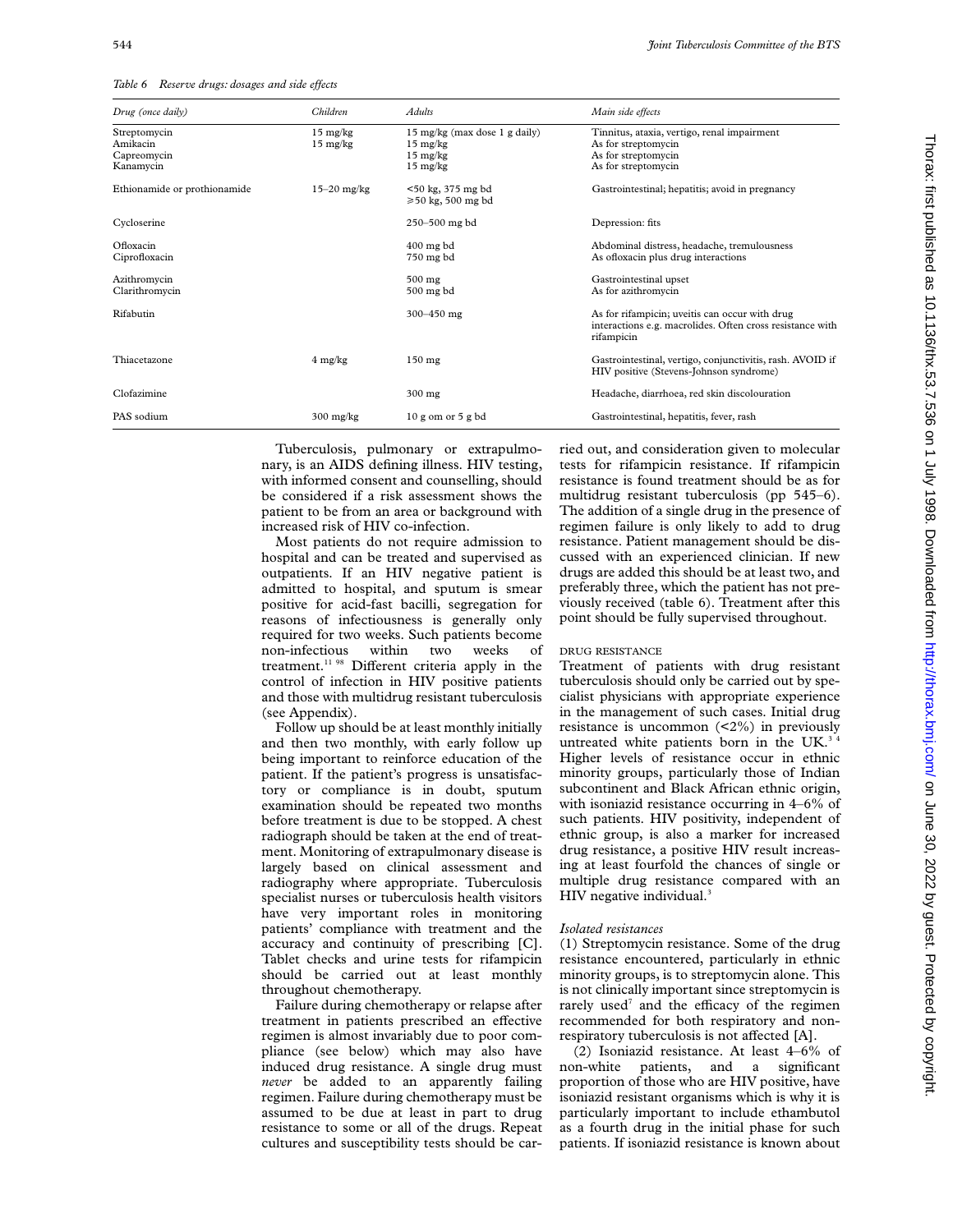before treatment is started, a regimen of rifampicin, pyrazinamide, ethambutol, and streptomycin for two months, followed by rifampicin and ethambutol for seven months has been shown to give good results if fully supervised [A].<sup>99</sup> If definite pretreatment resistance to isoniazid is reported after the start of recommended chemotherapy, isoniazid may be stopped, but ethambutol (15 mg/kg) and rifampicin should be given for a minimum of 12 months, together with pyrazinamide for two months [C].

Although there is some evidence that the standard regimen may be effective,<sup>100</sup> we consider it safer practice to stop isoniazid and change the regimen as above.

(3) Pyrazinamide resistance. *M bovis* is naturally resistant to pyrazinamide. If the infecting organism is found to be *M bovis* but is not resistant to any other drugs, treatment should be with rifampicin and isoniazid for nine months, supplemented by two month's initial ethambutol [A]. Isolated pyrazinamide resistance to *M tuberculosis* is uncommon but should be treated with the same regimen as for *M bovis.*

(4) Ethambutol resistance. Isolated ethambutol resistance is also uncommon; if the organism is otherwise susceptible, the six month regimen of rifampicin and isoniazid supplemented by two months' initial pyrazinamide is satisfactory [A].

(5) Rifampicin resistance. Isolated rifampicin resistance is very uncommon but does occur and requires modification and extension of treatment to a period of 18 months—that is, two months of treatment with isoniazid, pyrazinamide, and ethambutol followed by isoniazid plus ethambutol for an additional 16 months [C]. In the majority of cases, however, rifampicin resistance is a marker for multidrug resistant tuberculosis (approximately 90%; F Drobniewski, personal communication). The patient should therefore be treated as for multidrug resistant tuberculosis until the full susceptibilities are established. Rifampicin resistance in *M tuberculosis* cultures can be successfully determined at the PHLS Mycobacterium Reference Units using molecular methods which allow the rapid detection of rifampicin resistance in approximately 95% of those who are later proven to be resistant by conventional methods.<sup>101-103</sup> Techniques to determine rifampicin resistance in primary specimens such as sputum are becoming available $104$  but should be used only as a guide—that is, treatment with a rifampicinbased regimen should continue but with two or three additional drugs added until full susceptibilities are known.

#### *Combined resistances*

(1) Streptomycin and isoniazid resistance. Combined streptomycin and isoniazid resistance is the commonest dual resistance. Management should be as for isoniazid resistance found after treatment has commenced but with treatment fully supervised throughout [A].

(2) Other combinations. Other combinations are uncommon. Treatment needs to be individualised depending on the combination involved, and is best determined after discussion with a highly experienced clinician and the PHLS Mycobacterium Reference Units [C].

(3) Multidrug resistant tuberculosis. This is defined as resistance to rifampicin and isoniazid with or without resistance to other antituberculosis drugs. Treatment is complex, time consuming, and demanding for both the patient and the physician. Such treatment should only be carried out by physicians with substantial experience in managing complex resistant cases, *and* only in hospitals with appropriate isolation facilities, *and* in very close liaison with the National PHLS and Scottish Mycobacterium Reference Units and PHLS Regional Centres for Mycobacteriology [B].102 103 105 This may require transfer of the patient to an appropriate unit. Treatment of such patients has to be planned on an individual basis<sup>106 107</sup> and needs to include reserve drugs (table 6). Such treatment must be closely monitored because of increased toxicity but, more importantly, full compliance is essential to prevent the emergence of further drug resistance so all such treatment must be directly observed throughout, both as an inpatient and an outpatient [B].

Treatment should start with five or more drugs to which the organism is, or is likely to be, susceptible and continued until sputum cultures become negative [B]. Drug treatment then has to be continued with at least three drugs to which the organism is susceptible on in vitro testing for a minimum of nine further months and perhaps up to or beyond 24 months, depending on the in vitro drug resistance profile, the available drugs, $107$  and the patient's HIV status. Consideration may also have to be given to resection of pulmonary lesions under drug cover. $107$ 

For infection control issues in multidrug resistant tuberculosis see Appendix.

The management of close contacts of patients with multidrug resistant tuberculosis who fulfil the criteria for chemoprophylaxis should be supervised by the designated tuberculosis physician. This applies to HIV positive and HIV negative contacts. If chemoprophylaxis is given because the contact is deemed likely to have been recently infected with multidrug resistant tuberculosis, it should include at least two and preferably three drugs chosen on the knowledge of the drug susceptibility pattern of the index case, although if the resistance pattern is extensive there may be no suitable chemoprophylaxis regimen. There are no data on how long such chemoprophylaxis should be taken, but a minimum of six months would be sensible. If the drug susceptibility pattern is not known then giving ofloxacin or ciprofloxacin with pyrazinamide has been suggested.<sup>108</sup> The United States Centers for Disease Control suggest this combination or ethambutol and pyrazinamide.109 In some of the recent outbreaks in the UK chemoprophylaxis for multidrug resistant tuberculosis was not possible because it was either inappropriate from the drug susceptibility patterns or was not tolerated by the patients because of the toxicity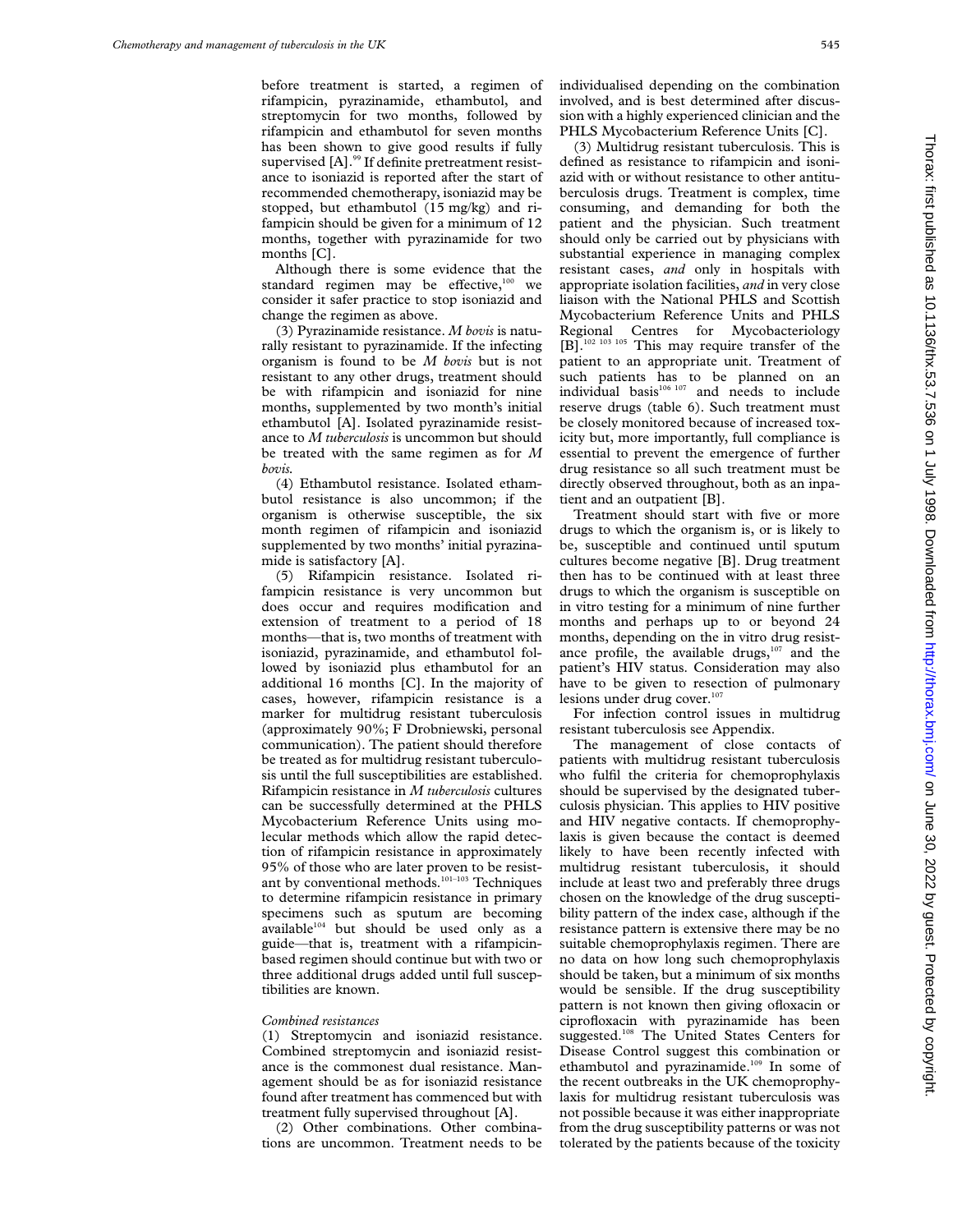of the drugs available (Drs P Easterbrook and A de Ruiter, personal communication). An alternative strategy, which is recommended until more data are available, is regular clinic follow up of individual cases without chemoprophylaxis [C].

#### AFTER TREATMENT

In the UK, when the recommended regimen has been given to patients with fully susceptible organisms, relapse is uncommon (0–3%) if there has been good compliance with treatment.<sup>16</sup> If compliance has been good and there are no residual clinical problems, follow up is not therefore required but the patient and the general practitioner should be advised of the need for re-referral should symptoms recur [B]. Relapse after recommended chemotherapy when compliance is thought to have been good is almost always with fully susceptible organisms and can be retreated with the same regimen. If poor compliance is thought to be a factor in relapse, a fully supervised regimen should be used.

The development of acquired resistance should be treated as described above. Those with drug resistant organisms (excluding isolated streptomycin resistance) should be followed up for at least 12 months after cessation of drug therapy, and those with multidrug resistant tuberculosis, particularly if HIV positive, should be followed up long term.

The organisational framework for the monitoring of tuberculosis treatment already exists in local respiratory medical (chest) clinics with trained doctors and nurses; treatment therefore will normally be supervised by respiratory physicians. The Joint Tuberculosis Committee confirms its opinion that a *minimum* of one full time equivalent tuberculosis nurse specialist or tuberculosis health visitor is required for every 50 notifications per annum, with full clerical support to monitor and deliver treatment and, in addition, to provide the control and prevention aspects of tuberculosis.<sup>57 110</sup>

## **Appendix: Infection Control in Health Care facilities for (A) tuberculosis and HIV and (B) multidrug resistant tuberculosis**

#### *(A) Tuberculosis and HIV*

The general principles for tuberculosis infection control in relation to HIV infection can be summarised as follows.<sup>60</sup>

- 1. A risk assessment of nosocomial tuberculosis transmission should be made, including specialist engineering advice, for all patient care areas, and there should be a tuberculosis infection control plan.
- 2. Suspected or confirmed pulmonary tuberculosis cases should be considered as potentially infectious on every admission until proved otherwise, and segregated appropriately from other patients, taking into account their potential infectiousness, any known or suspected drug resistance, and the immune status of other patients on the same ward.
- 3. Potentially infectious tuberculosis patients should not be seen in the same outpatient

clinic as immunocompromised patients (including HIV).

- 4. Patients with potentially infectious tuberculosis should be isolated from immunocompromised patients by admission to a single room in/on a separate ward or a negative pressure ventilation room. If there are other immunocompromised patients in the same or contiguous wards, air pressure should be continuously and automatically monitored.
- 5. A nursing system to reduce staff exposure should be employed. Where respiratory protection is recommended, a programme with regular audit and education should be in place.
- 6. Aerosol generating procedures should only be carried out in an appropriately engineered and ventilated area for all patients on an HIV ward, and for suspected tuberculosis in other wards.
- 7. Tuberculosis treatment should be under the management of an appropriately qualified specialist. For drug resistance, particularly multidrug resistant tuberculosis, additional advice is given (see below and pp 545–6).
- 8. Tuberculosis patients should remain in appropriate isolation until assessed to be non-infectious (see below), or discharged home.
- 9. Each tuberculosis case must be judged on its merits, and the designated tuberculosis physician be involved in the decision to end isolation. The following criteria that a patient is non-infectious in an HIV setting are suggested, but it is recognised that exceptions may occur:
- (i) Sputum microscopy positive cases
- (a) the patient has had a mimimum of two weeks of appropriate drug therapy; *and*
- (b) if potentially being moved to accommodation (inpatient or home) with HIV positive or immunocompromised patients to have a minimum of three negative sputum microscopy smears on separate occasions over at least a 14 day period; *and*
- (c) demonstrated tolerance to the prescribed treatment and an ability and agreement to adhere to treatment; *and either*
- (d) a complete resolution of cough; *or*
- (e) definite clinical improvement to treatment e.g. remaining afebrile for one week.
- (ii) Negative sputum microscopy cases (three sputum samples on separate days or if no sputum and bacteriology only from bronchoscopy/lavage), (a), (c), (d) and (e) as above apply.

# *(B) Multidrug resistant tuberculosis*

The general principles of infection control for multidrug resistant tuberculosis are:

- 1. All patients with known or suspected infectious pulmonary multidrug resistant tuberculosis should be admitted to a negative pressure ventilated room. If none are available locally the patient *should be transferred to a hospital where the facilities are available.*
- 2. The same infection control assessments should be made as for HIV and tuberculosis.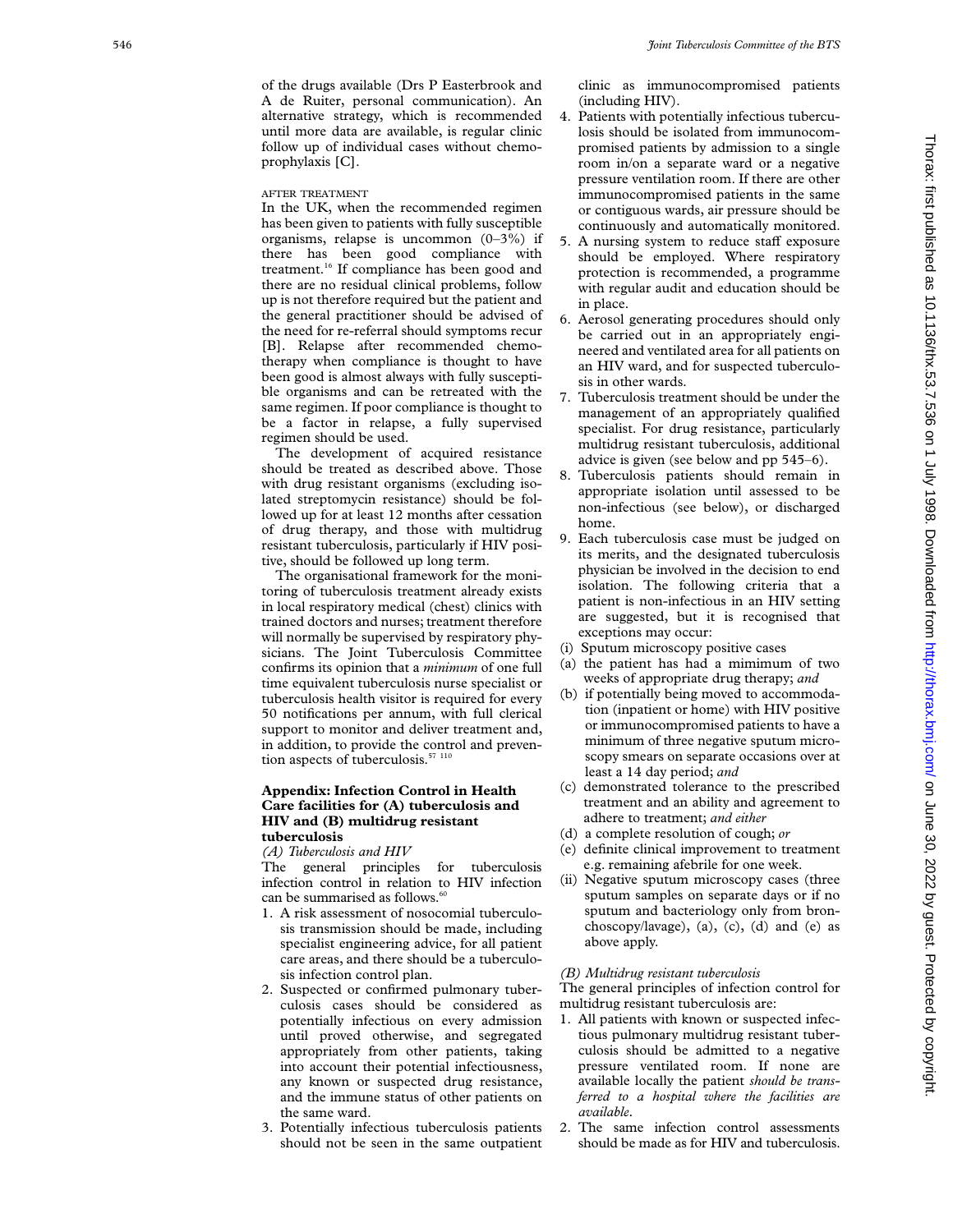- 3. Staff and visitors should wear dust/mist masks e.g. PFR 95 (Technol) during patient contact while the patient is considered potentially infectious.
- 4. The patient should remain in isolation in a negative pressure room until assessed to be non-infectious. This involves the same criteria as for those with HIV and tuberculosis but may also include maintaining isolation until cultures are negative.
- 5. The decision to discharge must be discussed with the hospital infection control team, the local microbiologist, and consultant in Communicable Disease/ Public Health Medicine.
- 6. Before a discharge from hospital is made, secure arrangements for the supervision and administration of all antituberculosis therapy should have been made and agreed with the patient and carers.
- 7. All treatment as either an inpatient or an outpatient should be fully supervised unless there are exceptional circumstances.
	- 1 Watson JM, Fern KJ, Porter JDH, *et al*. Notification of tuberculosis in England and Wales 1982–9. *Comm Dis Report* 1990;**1**:R13–15.
	- 2 Hayward AC, Watson JM. Tuberculosis in England and Wales 1982–93: notifications exceeded predictions. *Comm Dis Report* 1995;**5**:R29–33.
	- 3 Hayward AC, Bennett DE, Herbert J, *et al*. Risk factors for drug resistance in patients with tuberculosis in England and Wales 1993–94. *Thorax* 1996**;5**1(Suppl 3):S32.
	- 4 Kumar D, Watson JM, Charlett A, *et al*. Tuberculosis in England and Wales in 1993: results of a national survey. *Thorax* 1997; **52**: 1060–7.
	- 5 Joint Tuberculosis Committee of the British Thoracic Society. Chemotherapy and management of tuberculosis in the United Kingdom: recommendations of the Joint Tuberculosis Commitee of the British Thoracic Society. *Thorax* 1990;**45**:403–8.
	- 6 Subcommittee of the Joint Tuberculosis Committee. Guidelines on the management of tuberculosis and HIV
	- infecton in the United Kingdom. *BMJ* 1992;**304**:1231–3. 7 Ormerod LP, Bentley C for the Joint Tuberculosis Committee of the British Thoracic Society. The management of pulmonary tuberculosis in England and Wales in<br>
	1993. *J Roy Coll Phys Lond* 1997; **31**: 662–5.<br>
	8 Ormerod LP, Bentley C for the Joint Tuberculosis
	- Committee of the British Thoracic Society. Management of lymph node tuberculosis in England and Wales in 1993. *J Roy Coll Phys Lond* 1997;**31**: 666–8.
	- 9 Girling DJ. The chemotherapy of tuberculosis. In: Ratle C, Stanford J, Grange JM, eds. *Biology of mycobacteria clinical aspects of mycobacteria*. Vol 3. London: Academic Press, 1989: 285–323.
- 10 Mitchison DA. Treatment of tuberculosis. *J R Coll Phys* 1980;**14**:91–9.
- 11 Jindani A, Aber VR, Edwards EA, *et al*. The early bacteri-cidal activity of drugs in patients with pulmonary tubercu-losis. *Am Rev Respir Dis* 1980;**121**:139–48.
- 12 Anonymous. Chemotherapy of pulmonary tuberculosis in Britain. *Drug Ther Bull* 1988;**26**:1–4. 13 British Thoracic Association. A controlled trial of
- 6-months chemotherapy in pulmonary tuberculosis. First report: results during chemotherapy. *Br J Dis Chest* 1981:**75**:141–153.
- 14 Singapore Tuberculosis Service and British Medical Research Council. Clinical trial of six-month and fourmonth chemotherapy in the treatment of pulmonary The results up to 30 months. Tubercle 1981;**62**:95–102.
- 15 East and Central African and British Medical Research Council. Clinical controlled trial of four short-course regimens of chemotherapy (three six-month, and one eightmonth) for pulmonary tuberculosis. *Tubercle* 1983:64:153-
- 16 British Thoracic Society. A controlled trial of six-months chemotherapy in pulmonary tuberculosis. Final report: results during the 36 months after the end of chemotherapy and beyond. *Br J Dis Chest* 1984:**78**:330–6.
- 17 Singapore Tuberculosis Service and British Medical Research Council. Clinical trial of three 6-month regimens of chemotherapy given intermittently in the continuation phase in the treatment of pulmonary tuberculosis. *Am Rev Respir Dis* 1985**;132**:374–8.
- 18 Snider DE, Graczyk DE, Bek E, *et al*. Supervised six-months treatment of newly diagnosed pulmonary tuberculosis using isoniazid, rifampin and pyrazinamide<br>with or without streptomycin.  $Am$  Rev Respir Dis with or without streptomycin. *Am Rev Respir Dis* 1984;**130**:1091–4.
- 19 Prabhakar R. Fully intermittent six-month regimens for pulmonary tuberculosis in South India. In: *Proceedings of*
- *the XXVI World IUAT Conference, Singapore.* Professional Postgraduate Services, Japan, 1987:21-3.<br>20 British Thoracic Society Research Committee. Six months versus nine months chemotherapy for tuberculosis of lymph nodes:preliminary results. Respir Med 1992;86:15-
- 21 Campbell IA, Ormerod LP, Friend JAR, *et al*. Six months versus nine months chemotherapy for tuberculosis of lymph nodes:final results. *Respir Med* 1993;**87**. 621–3.
- 22 Campbell IA, Dyson AJ. Lymph node tuberculosis:a comparison of various methods of treatment. *Tubercle* 1977;**58**: 171–9.
- 23 Campbell IA, Dyson AJ. Lymph node tuberculosis:a comparison of treatments 18 months after completion of<br>chemotherapy. Tubercle 1979;60:95-8.<br>24 Griling DJ, Darbyshire JH, Humphries MJ, et al.<br>Extra-pulmonary tuberculosis. Br Med Bull 1988;44:738-
- 56. 25 Medical Research Council Working Party on Tuberculosis
- of the Spine. A controlled trial of 6-month and 9-month regimens of chemotherapy in patients undergoing radical surgery for tuberculosis of the spine in Hong Kong. *Tubercle* 1986;**67**:243–59.
- 26 Medical Research Council Working Party on Tuberculosis of the Spine. Controlled trial of short-course regimens of chemotherapy in ambulatory treatment of spinal tubercu-losis. *J Bone Joint Surg* 1993;**75**:240–8. 27 Indian Council of Medical Research/British Medical
- Research Council Working Party. A controlled trial of short-course regimens of chemotherapy in patients receiving ambulatory treatment or undergoing radical surgery for tuberculosis of the spine. *Ind J Tuberc* 1989;**36**(Suppl): 1–22.
- 28 Strang JIG, Kakaka HHS, Gibson DG, *et al*. Controlled trial of prednisolone as an adjuvant in treatment of tuber-culous constrictive pericarditis in Transkei. *Lancet* 1987;ii: 1418–22.
- 29 Strang JIG, Kakaka HHS, Gibson DG, *et al*. Controlled clinical trial of complete open surgical drainage and of prednisolone in treatment of tuberculous pericardial<br>effusion in Transkei. *Lancet* 1988;ii:759–63.
- 30 Ellard GA, Humphries MJ, Gabriel M,*et al*. Penetration of pyrazinamide into the CSF in tuberculous meningitis. *BMJ* 1985;**294**:284–5.
- 31 Humphries M. The management of tuberculous meningitis. *Thorax* 1992;**47**:577–81.
- 32 Donald PR, Seifart HI. Cerebrospinal fluid concentrations of ethionamide in children with tuberculous meningitis. *J.Pediatr* 1989;**115**:383–6.
- 33 Citron KM, Thomas GO. Ocular toxicity from ethambutol. *Thorax* 1986;**41**:737–9. 34 Ormerod LP, Watson JM, Pozniak A, *et al*. Notification of
- tuberculosis: an updated code of practice for England and Wales. *J R Coll Phys* 1997:**31**:299–303.
- 35 American Academy of Pediatrics. Tuberculosis. In: Peter G, ed. *1994 Red Book Report of the Committee on Infectious Diseases*. 23rd edn. Elk Grove Village, IL. American Acad-emy of Pediatrics, 1994: 480–500.
- 36 American Academy of Pediatrics, Committee on Infectious Diseases. Chemotherapy for tuberculosis in infants and children. *Pediatrics* 1992;**89**:161–5.
- 37 International Union against Tuberculosis and Lung Disease. Antituberculosis regimens of chemotherapy. Recommendation from the committee on treatment of IUATLD. *Bull Int Union Tuberc Lung Dis* 1988;**63**:60–4.
- 38 World Health Organisation Tuberculosis Unit. Division of Communicable Diseases. Guidelines for tuberculosis treatment in adults and children in national treatment programmes. WHO Geneva, 1991: WHO/tuberculosis/91:1– 61.
- 39 Grange JM. Antimycobacterial agents. In: O'Grady F, Lambert HP, Finch RG, Greenwood D, eds. *Antibiotics and chemotherapy*. 7th edn. Churchill Livingstone, 1997: 499–512.
- 40 American Thoracic Society. Treatment of tuberculosis and tuberculosis infection in adults and children. *Am J Respir Crit Care Med* 1994;**149**:1359–74.
- 41 Jacobs RF, Eisenach KD. Childhood tuberculosis. *Adv Pediatr Infect Dis* 1993;**8**:23–51.
- 42 Inselman L. Tuberculosis in children: an update. *Pediatr Pulmonol* 1996;**21**:101–20.
- 43 Roy V, Tekur U, Chopra K. Pharmacokinetics of isoniazid in pulmonary tuberculosis: a comparative study at two dose levels. *Indian Pediatr* 1996;**33**:287–91.
- 44 Mazouni SM. Short-course chemotherapy (6 months) for respiratory tuberculosis in children: results at 30 months. *Bull Int Union Tuberc* 1986;**61**:16–17.
- 45 Palma Beltran OR, Pelosi F, Budani H,*et al.* The treatment of child tuberculosis with isoniazid (H), rifampicin (H) and pyrazinamide (Z). *Bull Int Union Tuberc* 1986;**61**:17. 46 Trebucq A. Should ethambutol be recommended for rou-
- tine treatment of tuberculosis in children? A review of the literature. *Int J Tuberc Lung Dis* 1997;**1**:12–15.
- 47 Hendy M, Stableforth D.E. The effect of established diabetes mellitus on the presentation of infiltrative pulmonary tuberculosis in the immigrant asian community of an inner city area of the United Kingdom. *Br J Dis Chest* 1983;**77**:87–9.
- 48 Ormerod LP, Skinner C, Wales JM. Hepatotoxicity of antituberculosis drugs. *Thorax* 1996;**51**:111–3. 49 Anonymous. Tuberculosis in patients having dialysis
- 49 Anonymous. Tuberculosis<br>(editorial). *BMJ* 1980;1:349.